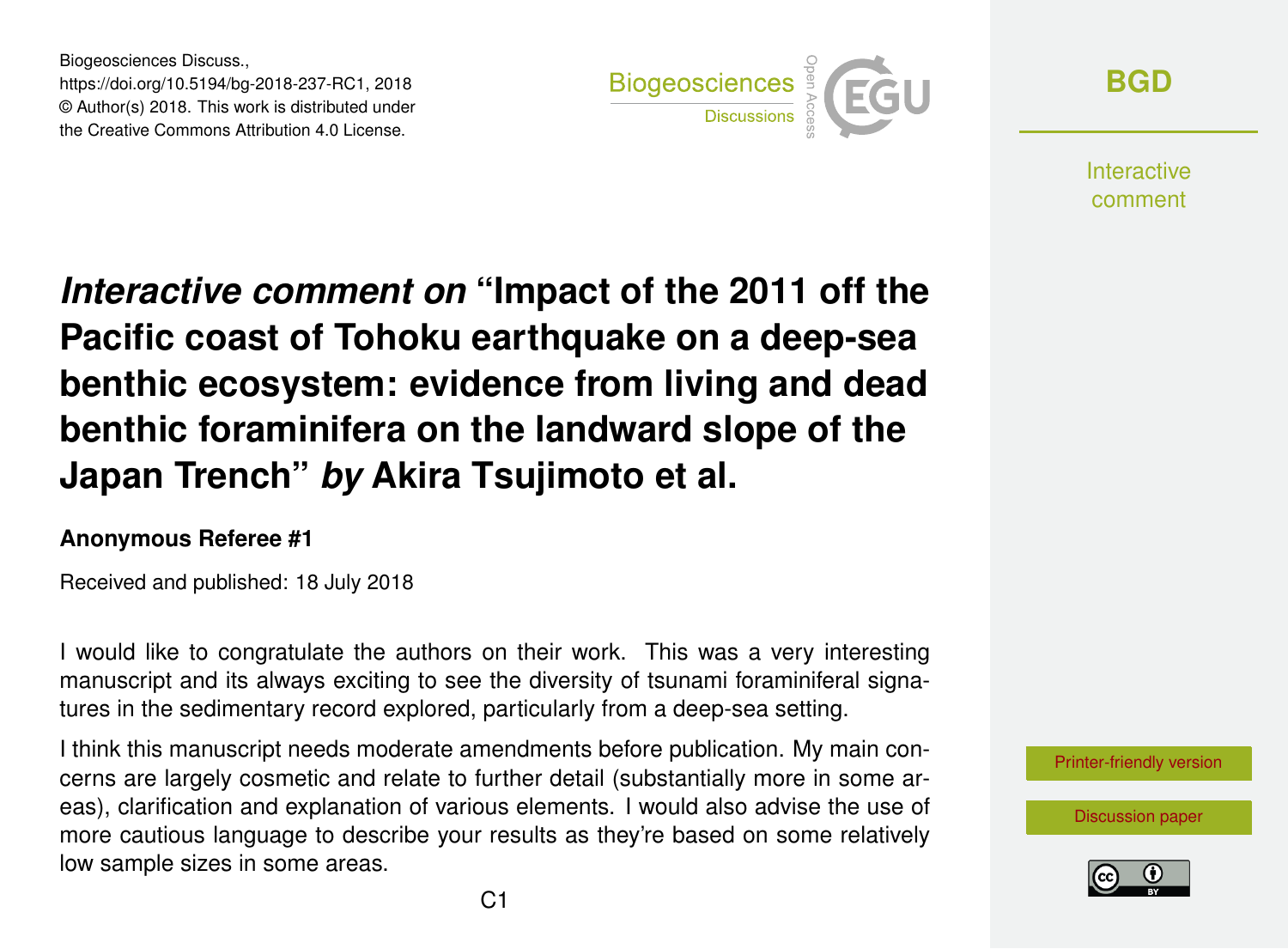BGD questions: 1. Does the paper address relevant scientific questions within the scope of BG? Yes 2. Does the paper present novel concepts, ideas, tools, or data? Yes 3. Are substantial conclusions reached? Yes (with additional detail) 4. Are the scientific methods and assumptions valid and clearly outlined? Mostly 5. Are the results sufficient to support the interpretations and conclusions? Mostly 6. Is the description of experiments and calculations sufficiently complete and precise to allow their reproduction by fellow scientists (traceability of results)? Yes 7. Do the authors give proper credit to related work and clearly indicate their own new/original contribution? Yes 8. Does the title clearly reflect the contents of the paper? Yes but needs cutting back 9. Does the abstract provide a concise and complete summary? Yes 10. Is the overall presentation well structured and clear? Yes 11. Is the language fluent and precise? Needs work 12. Are mathematical formulae, symbols, abbreviations, and units correctly defined and used? Yes 13. Should any parts of the paper (text, formulae, figures, tables) be clarified, reduced, combined, or eliminated? Some clarification is needed in areas of the text. 14. Are the number and quality of references appropriate? Yes 15. Is the amount and quality of supplementary material appropriate? Further supplementary material would help this paper and future researchers.

Scientific questions: âĂć Pg 3 Lines 11-13: Did you complete any sedimentological analyses or recordings of your cores? Any grainsize or stratigraphic record that you can link your foraminiferal assemblages to? Or sediment coloration (e.g. Munsell colours)? Perhaps an image of the core? This would be particularly useful in highlighting your allochthonous sediments and where you mention the deposition of diatomaceous ooze. âAٌ c Pg 3 Line 17: What temperature did you oven dry the samples at? This can affect the preservation of agglutinated specimens.  $\Delta \tilde{A}$ c Pg 3 Line 40: Why a 106  $\mu$ m sieve for foraminiferal analyses? That sieve size is an usual gauge and you'd already sieved at 63  $\mu$ m which is standard. Given the depth of your samples (I've found them as small as 30  $\mu$ m from a nearby sample), a 106  $\mu$ m sieve would have caused the loss of many, small heterotrophic species.  $\hat{a}$ A $\hat{c}$  Pg 4 Section 3.1: Could you explain the significance of measuring mud and water content stability/lack of stability?  $\hat{a}$  A $\hat{c}$  Pg 4 Interactive comment

[Printer-friendly version](https://www.biogeosciences-discuss.net/bg-2018-237/bg-2018-237-RC1-print.pdf)

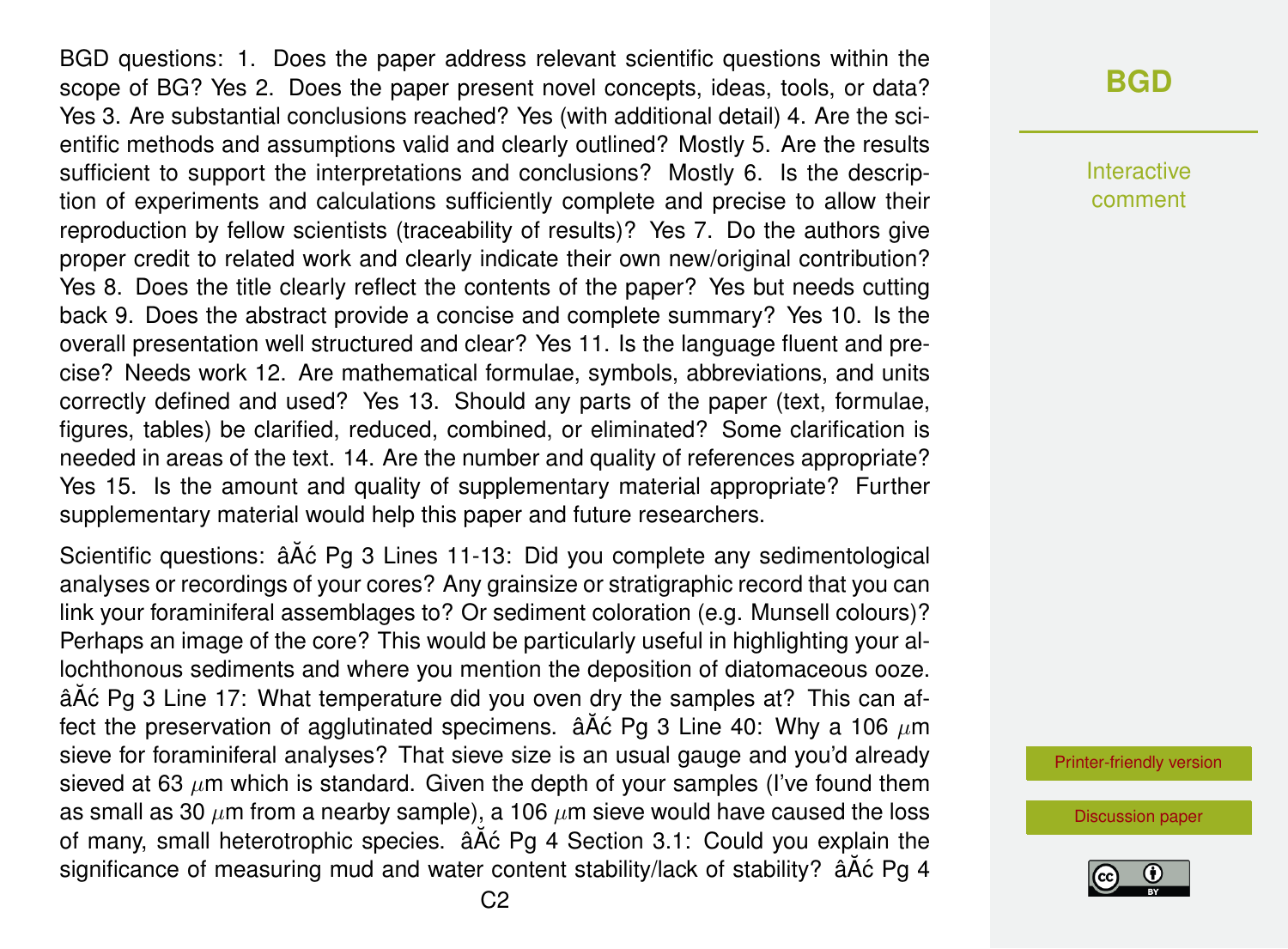Section 3.3: Given the inherent difficulties in foram taxonomy and their potential benefit in being identified to species level in biogeographical studies, it would be good to have a plate of the identified species either as a figure or as a supplementary file/appendix to help future researchers.  $\hat{a}$ Åć Pg 4 Section 3.3: How many species of foraminifera both live and total were identified?  $\hat{A}\hat{A}\hat{C}$  Pg 5 Section 3.3: I would like to see a figure that illustrates the clustering discussed, particularly showing the sub-clustering of the two main assemblages. This can be either as a figure in the main manuscript or as a supplement/appendix. Given the low raw numbers in some sections of core I'm not sure such extensive subdivision is necessary, and I think their subdivision confuses the story you're trying to tell.  $\tilde{a}$ A $\tilde{c}$  Pg 6, section 4.2: You link your foram assemblages to 3 sediment facies that you never explained in your results. What facies? You cannot discuss these without establishing them in the first place. Just saying they exist and marking them on a figure is not enough.  $\hat{a}$  Å $\hat{c}$  Pg 6, Line 14: Why would diatom blooms accelerate 134Cs deposition?  $\tilde{a}$ A $\tilde{c}$  Pg 6, Lines 19-21: You talk about diatoms and radiolarians in your discussion but they're not mentioned in your methodology or results. How have you quantified them and their significance? Why would diatom blooms accelerate 134Cs deposition? Why mention the radiolarians?  $\hat{a}$  Åc Pg 7, Line 10: "High species diversity" is relative given your small sample size, actual diversity values would be clearer here.  $\hat{a}A\hat{c}Pq8$ , Section 5: Despite mentioning it in both your abstract and your conclusions nowhere do you report on your allochthonous foraminifera that are deposited between your pre-earthquake and post-earthquake/opportunistic form assemblage. Or did you mean for your downslope transported foraminifera to be your allochthonous assemblage? In any case, it is not clear in your results/discussion.

Technical comments: âĂć The title's wording is very long, contains unnecessary detail for a title and is a bit awkward. I would recommend altering to something like "Impact of the 2011 Tohoku-oki Earthquake on the deep-sea benthos: evidence from foraminifera of the Japan Trench slope". Even "Deep-sea benthic foraminiferal evidence of the 2011 Tohoku-oki Earthquake impact on the Japan Trench" as you only really mention the significance of the downward slope location of your samples in one sentence.  $\hat{a}\hat{A}\hat{c}$ 

## **[BGD](https://www.biogeosciences-discuss.net/)**

Interactive comment

[Printer-friendly version](https://www.biogeosciences-discuss.net/bg-2018-237/bg-2018-237-RC1-print.pdf)